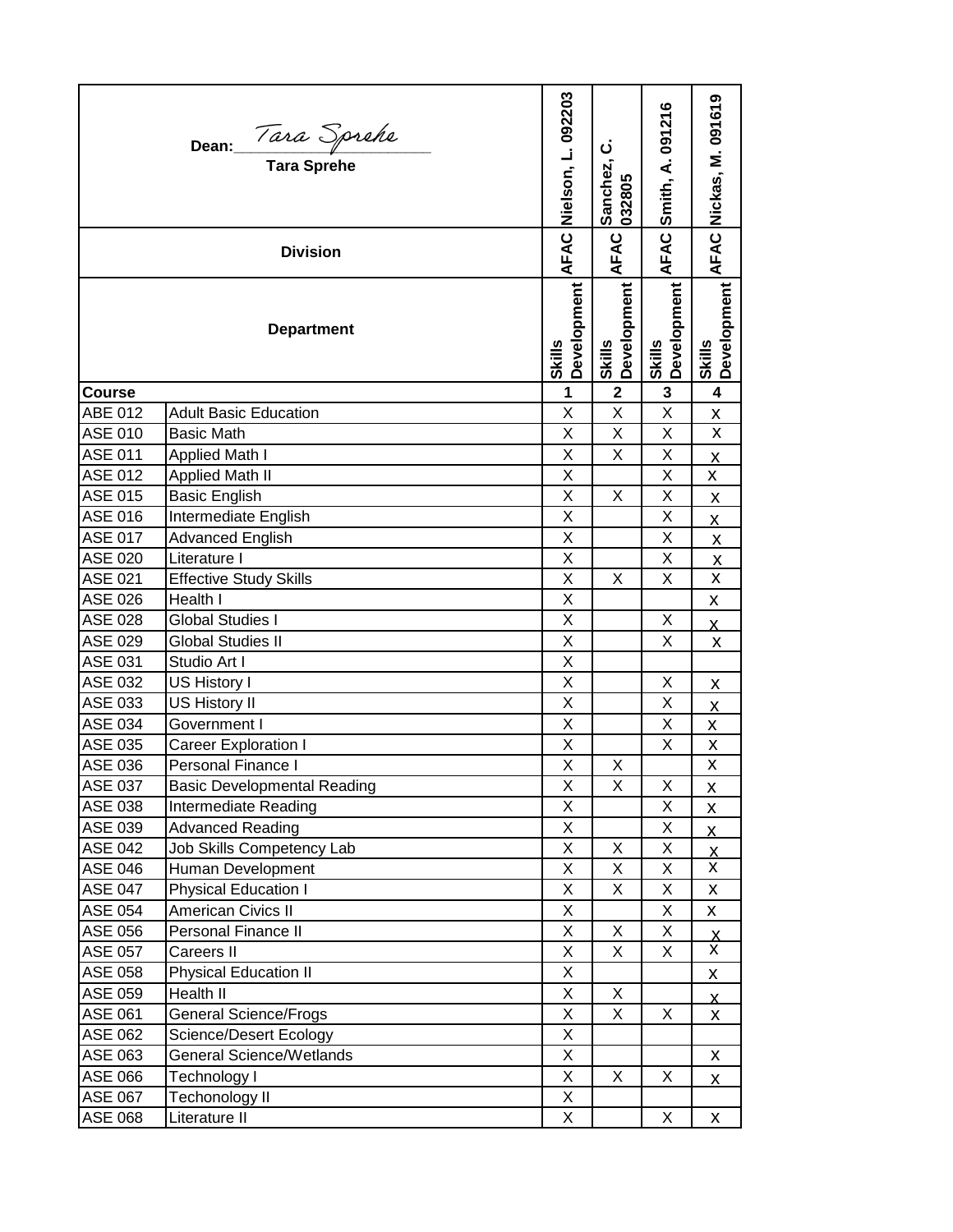| <b>ASE 069</b>  | Studio Art II                                |   |   |   |   |
|-----------------|----------------------------------------------|---|---|---|---|
| <b>ASE 071A</b> | Algebra 1A                                   |   |   | X | X |
| <b>ASE 071B</b> | Algebra 1B                                   |   |   | X | X |
| <b>ASE 072A</b> | Algebra 2A                                   |   |   | X | X |
| <b>ASE 072B</b> | Algebra 2B                                   |   |   | X | X |
| ASE 080         | <b>Life Skills</b>                           |   | X | X | X |
| ASE 081         | <b>Parenting Skills</b>                      |   | X |   | X |
| ASE 086         | <b>General Science/Birds</b>                 |   |   |   | X |
| ASE 087         | Physical Science: Exploring the Rainforest   | X |   |   |   |
| EL 103          | <b>Taking Effective Notes</b>                | X | X | X | X |
| EL 111          | College Study Skills                         | X | X | X | X |
| GED 011         | <b>GED En Espanol</b>                        |   | X |   |   |
| GED 012         | <b>GED Preparation</b>                       | X | X | X | X |
| GED 015         | <b>GED Preparation</b>                       |   | X | X | X |
| GED 049         | Latino GED & Life Skills                     |   | X |   |   |
| HD 006          | Human Development Workshops                  |   |   |   |   |
| WRD 080         | Reading/Writing Prep II                      |   |   | X | X |
| <b>WRD 090</b>  | Introductory College Reading & Writing I     | X |   | X | X |
|                 | Coordination - High School Partnership       | X | X |   |   |
|                 | Coordination - Advanced College Credit       | X |   |   |   |
|                 | <b>CRC Preparation</b>                       | X |   |   |   |
|                 | Worksource Clackamas Product Box Coordinator |   |   |   |   |
|                 | <b>CRLE Coordination</b>                     |   |   |   |   |